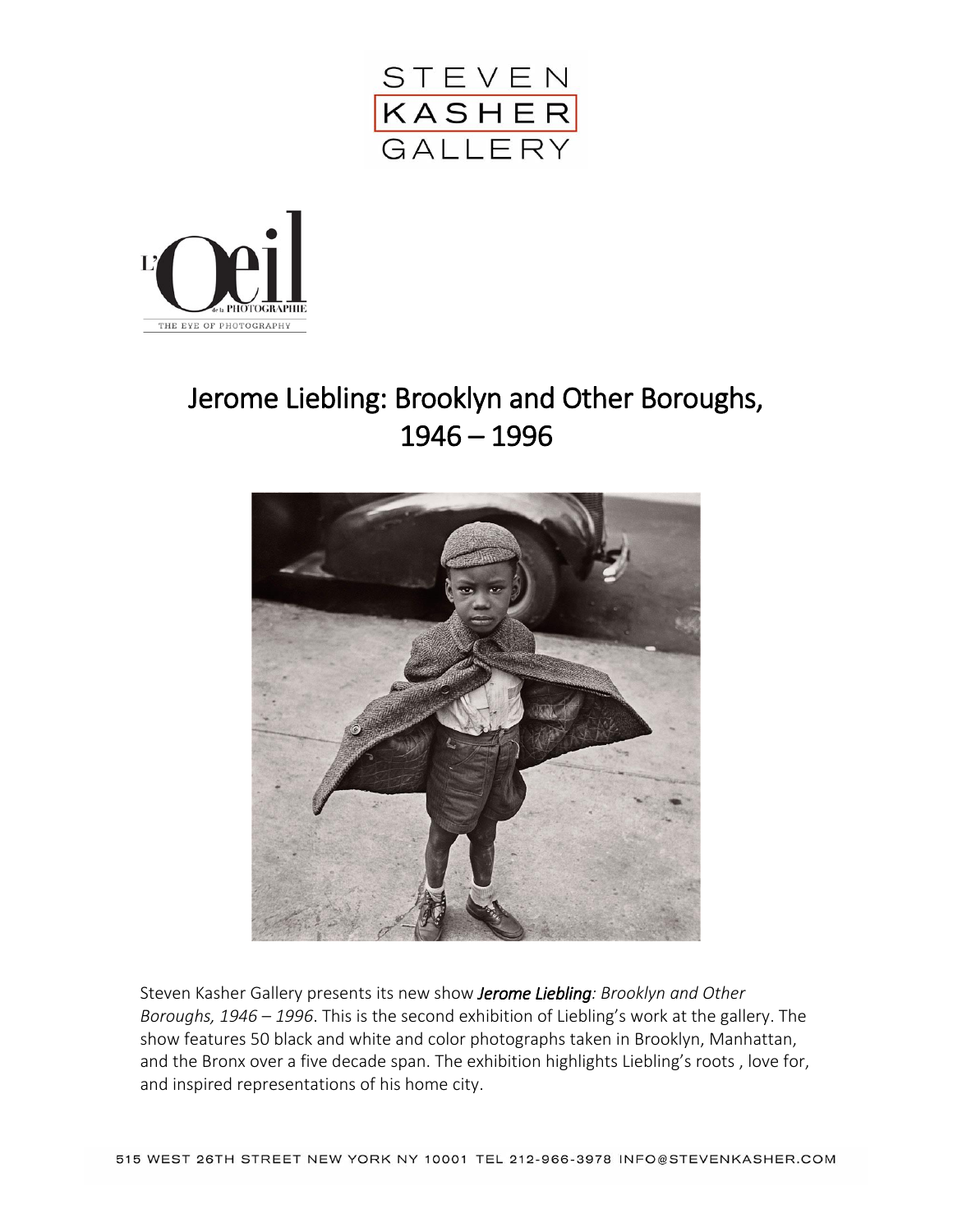

"*There was nothing as exciting as wandering the streets of Brooklyn with my father. He found mystery and intrigue around every corner. The people on the streets – with their indefatigable energy and their human foibles – became larger-than-life through his lens. Human struggle took on mythical proportions; the perseverance and ingenuity of everyday people was heroic in his eyes*." Liebling's daughter, filmmaker Rachel Liebling

Jerome Liebling (1924-2011) was born in Harlem and grew up poor in Bensonhurst, Brooklyn. In 1942, Liebling quit his first semester at Brooklyn College to enlist in World War II, serving in the notoriously deadly glider infantry. The carnage he witnessed fueled his creative impulse to "figure out where the pain was..." Liebling returned to Brooklyn College in 1946 to study art under the G.I. Bill. Ad Reinhardt's Bauhaus-influenced design classes honed his formal sensibility; documentary photographer Walter Rosenblum opened his eyes to the power of the photographic image.

In 1947, Liebling joined the Photo League, a socially minded collective of photographers who fanned across New York to document hidden corners of the city. For Liebling, children surviving the rough-and-tumble city streets became a symbol of fortitude. "Their faces could inform all that they felt, from grace, to reflective questioning, to supreme prescience," he said. "Sometimes there was a hint of defeat, but more often there was improvisation and brilliance." One Easter morning in Harlem, Liebling encountered a young child dressed in his Sunday best: broken shoe-laces, tattered trousers, a threadbare tweed coat and cap. Hands buried in his pockets, the boy spread his coat open wide, and the click of Liebling's shutter transformed him into *Butterfly Boy*. This image of a winged superhero who could soar away from his impoverished world has become a beloved icon, appearing on public posters and billboards in New York, Paris, Amsterdam, Japan and elsewhere.

In 1949 Liebling accepted a position teaching photography and filmmaking at the University of Minnesota. Twenty years later, he returned to New York to discover that the city of his childhood had vanished. ''I came back, and it was a disaster," he said. Liebling's 1970s photographs of the crumbling South Bronx depict a bleak realization: the *Butterfly Boy* may not have escaped to a better place after all. The young man in the picture *Charlotte Street* is trapped amidst ruins, in devastation as harrowing as Liebling's wartime experiences. Despite their imagery of senseless destruction, his photographs reveal the ever renewing spirit of humanity pushing up through the cracks.

In the late 1970s, Liebling rediscovered the long-lost Brooklyn of his childhood in the oceanside neighborhood known as "Little Odessa" in Brighton Beach. He spent three decades photographing there in brilliant chromogenic color as the old wave of Jewish